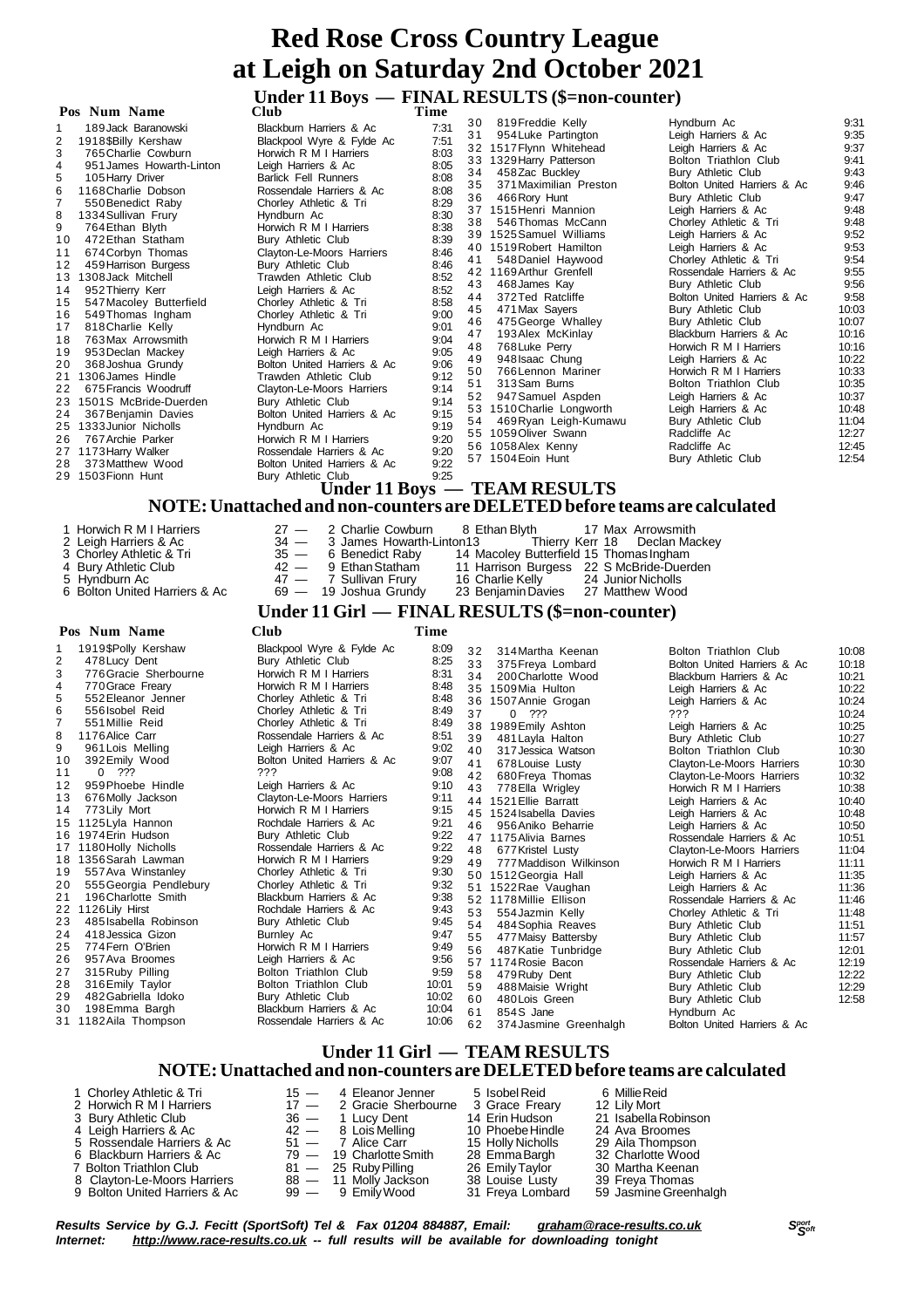#### **Under 13 Boys — FINAL RESULTS**

| Pos Num Name                                                                                                                                                                                                                                                                                                                                                                                                                                                                                                                                                                                       | Club                                                                                                                                                                                                                                                                                                                                                                                                                                                                                                                                                                                          | Time                                                                                                                                                                                               |                                                                                                                                                                                                                                                                                                                                                                                                                                                                                                                                                                                                                  |                                                                                                                                                                                                                                                                                                                                                                                                                                                                                                                                                                     |                                                                                                                                                                                                    |
|----------------------------------------------------------------------------------------------------------------------------------------------------------------------------------------------------------------------------------------------------------------------------------------------------------------------------------------------------------------------------------------------------------------------------------------------------------------------------------------------------------------------------------------------------------------------------------------------------|-----------------------------------------------------------------------------------------------------------------------------------------------------------------------------------------------------------------------------------------------------------------------------------------------------------------------------------------------------------------------------------------------------------------------------------------------------------------------------------------------------------------------------------------------------------------------------------------------|----------------------------------------------------------------------------------------------------------------------------------------------------------------------------------------------------|------------------------------------------------------------------------------------------------------------------------------------------------------------------------------------------------------------------------------------------------------------------------------------------------------------------------------------------------------------------------------------------------------------------------------------------------------------------------------------------------------------------------------------------------------------------------------------------------------------------|---------------------------------------------------------------------------------------------------------------------------------------------------------------------------------------------------------------------------------------------------------------------------------------------------------------------------------------------------------------------------------------------------------------------------------------------------------------------------------------------------------------------------------------------------------------------|----------------------------------------------------------------------------------------------------------------------------------------------------------------------------------------------------|
| 962 Thomas Amaral<br>1<br>$\overline{2}$<br>205 Oliver Brown<br>3<br>565 Henry Ward<br>4<br>213 Theo Robinson<br>5<br>561 William Grundy<br>6<br>566 Max Winstanley<br>7<br>109 William Pease<br>8<br>1354 Alexander Glenn<br>9<br>215 Callum Singleton<br>10<br>376 Nathaniel Knowles<br>11<br>491 Edison Marsden<br>12<br>559 Matthew Coleman<br>203 Liam Bennison<br>13<br>14<br>377 Alexander Preston<br>966 Oscar McVerry<br>15<br>16 1187 Alfie Walker<br>107 George Fitzpatrick<br>17<br>489 Kian Bleakley<br>18<br>19<br>490 Oliver Cooper<br>20 1186 Francis Vidler                       | Leigh Harriers & Ac<br>Blackburn Harriers & Ac<br>Chorley Athletic & Tri<br>Blackburn Harriers & Ac<br>Chorley Athletic & Tri<br>Chorley Athletic & Tri<br><b>Barlick Fell Runners</b><br>Leigh Harriers & Ac<br>Blackburn Harriers & Ac<br>Bolton United Harriers & Ac<br>Bury Athletic Club<br>Chorley Athletic & Tri<br>Blackburn Harriers & Ac<br>Bolton United Harriers & Ac<br>Leigh Harriers & Ac<br>Rossendale Harriers & Ac<br><b>Barlick Fell Runners</b><br>Bury Athletic Club<br>Bury Athletic Club<br>Rossendale Harriers & Ac                                                   | 9:12<br>9:29<br>9:32<br>9:34<br>9:45<br>10:08<br>10:11<br>10:19<br>10:26<br>10:35<br>10:43<br>10:45<br>10:50<br>11:02<br>11:03<br>11:03<br>11:04<br>11:08<br>11:09<br>11:15                        | 21<br>108Toby Nixon<br>22 1358 Patrick Yates<br>23 1335 Harry Yates<br>564 Matthew Sharples<br>24<br>25 1315 Seth Fenton-Clough<br>26<br>212 Loucas Lancashire<br>378 Micheal Ratchford<br>27<br>28 1184 Thomas Smith<br>29 1526 Henry Sagar<br>419 Benjamin Mayhew<br>30<br>780 Finlay Mann<br>31<br>558 Daniel Allchurch<br>32<br>33<br>110 Elliot Shackleton<br>34 1188 Elliot Webster<br>35<br>563 Jack McCann<br>36<br>967 Adam Wilkinson<br>37<br>106 Garth Duffy<br>38 1128 Joshua Clowes<br>39 1185 Toby Steel                                                                                           | <b>Barlick Fell Runners</b><br>Bury Athletic Club<br>Horwich R M I Harriers<br>Chorley Athletic & Tri<br>Trawden Athletic Club<br>Blackburn Harriers & Ac<br>Bolton United Harriers & Ac<br>Rossendale Harriers & Ac<br>Rossendale Harriers & Ac<br>Burnley Ac<br>Horwich R M I Harriers<br>Chorley Athletic & Tri<br><b>Barlick Fell Runners</b><br>Rossendale Harriers & Ac<br>Chorley Athletic & Tri<br>Leigh Harriers & Ac<br><b>Barlick Fell Runners</b><br>Rochdale Harriers & Ac<br>Rossendale Harriers & Ac                                                 | 11:19<br>11:26<br>11:31<br>11:42<br>11:42<br>11:43<br>11:49<br>11:52<br>12:04<br>12:05<br>12:16<br>12:16<br>12:39<br>13:01<br>13:02<br>13:05<br>13:07<br>14:42<br>15:10                            |
|                                                                                                                                                                                                                                                                                                                                                                                                                                                                                                                                                                                                    |                                                                                                                                                                                                                                                                                                                                                                                                                                                                                                                                                                                               |                                                                                                                                                                                                    | Under 13 Boys - TEAM RESULTS                                                                                                                                                                                                                                                                                                                                                                                                                                                                                                                                                                                     |                                                                                                                                                                                                                                                                                                                                                                                                                                                                                                                                                                     |                                                                                                                                                                                                    |
| 1 Chorley Athletic & Tri<br>2 Blackburn Harriers & Ac<br>3 Leigh Harriers & Ac<br>4 Barlick Fell Runners<br>5 Bury Athletic Club<br>6 Bolton United Harriers & Ac<br>7 Rossendale Harriers & Ac                                                                                                                                                                                                                                                                                                                                                                                                    | 3 Henry Ward<br>$14 -$<br>$15 -$<br>2 Oliver Brown<br>$24 -$<br>1 Thomas Amaral<br>$45 -$<br>7 William Pease<br>$48 -$<br>11 Edison Marsden<br>$51 -$<br>10 Nathaniel Knowles<br>$64 -$<br>16 Alfie Walker                                                                                                                                                                                                                                                                                                                                                                                    |                                                                                                                                                                                                    | 5 William Grundy<br>6 Max Winstanley<br>4 Theo Robinson<br>9 Callum Singleton<br>8 Alexander Glenn<br>15 Oscar McVerry<br>17 George Fitzpatrick 21 Toby Nixon<br>18 Kian Bleakley<br>19 Oliver Cooper<br>14 Alexander Preston 27 Micheal Ratchford<br>28 Thomas Smith<br>20 Francis Vidler<br>Under 13 Girl — FINAL RESULTS (\$=non-counter)                                                                                                                                                                                                                                                                     |                                                                                                                                                                                                                                                                                                                                                                                                                                                                                                                                                                     |                                                                                                                                                                                                    |
| Pos Num Name                                                                                                                                                                                                                                                                                                                                                                                                                                                                                                                                                                                       | Club                                                                                                                                                                                                                                                                                                                                                                                                                                                                                                                                                                                          | Time                                                                                                                                                                                               |                                                                                                                                                                                                                                                                                                                                                                                                                                                                                                                                                                                                                  |                                                                                                                                                                                                                                                                                                                                                                                                                                                                                                                                                                     |                                                                                                                                                                                                    |
| 974 Gabriella Taylor<br>1<br>2<br>786 Grace Mort<br>3<br>684 Eliena Lusty<br>4<br>221 Agatha Taylor<br>5<br>1998\$Katie Betts<br>6<br>687 Lottie Smith<br>7<br>1999\$Aimee Harling<br>8<br>971 Scarlett Jarvis<br>9<br>496 Faye Gribbin<br>381 Scarlett Thompson<br>10<br>11<br>685 Bella McCredie<br>12<br>217 Hannah Davies<br>13<br>682 Lottie Hesketh<br>14<br>970 Jessica Hodgkinson<br>968 Freya Cash<br>15<br>16 1190 Ruby Cleaver<br>570 Isabel Goodman<br>17<br>113 Lily Nixon<br>18<br>893 Lucy Pepper<br>19<br>20 1997\$Jessica Betts<br>21<br>218 Tamzin Osborne<br>22 1194 Xara Lewis | Leigh Harriers & Ac<br>Horwich R M I Harriers<br>Clayton-Le-Moors Harriers<br>Blackburn Harriers & Ac<br>Scunthorpe Harriers AC<br>Clayton-Le-Moors Harriers<br>Blackpool Wyre & Fylde Ac<br>Leigh Harriers & Ac<br>Bury Athletic Club<br>Bolton United Harriers & Ac<br>Clayton-Le-Moors Harriers<br>Blackburn Harriers & Ac<br>Clayton-Le-Moors Harriers<br>Leigh Harriers & Ac<br>Leigh Harriers & Ac<br>Rossendale Harriers & Ac<br>Chorley Athletic & Tri<br><b>Barlick Fell Runners</b><br>Hyndburn Ac<br>Scunthorpe Harriers AC<br>Blackburn Harriers & Ac<br>Rossendale Harriers & Ac | 10:12<br>10:16<br>10:21<br>10:26<br>10:31<br>10:32<br>10:34<br>10:38<br>10:39<br>10:45<br>10:48<br>11:02<br>11:06<br>11:16<br>11:17<br>11:23<br>11:26<br>11:26<br>11:28<br>11:36<br>11:43<br>11.49 | 567 Paige Kelly<br>26<br>27<br>683 Phoebe Jackson<br>28<br>318 Amber Pilkington<br>29<br>688 Georgia Tregay<br>30<br>969 Olivia Copper<br>31 1508 Chloe Hilton<br>689 Ava Wright<br>32<br>33<br>112 Summer Fitzpatrick<br>34<br>568 Maisie Edwards<br>35<br>784 Gabriella Collings<br>36<br>494 Evie Elliott<br>37<br>902 Lea Woodcock<br>38<br>788 Charlotte Vickers<br>39<br>787 Evie Parker<br>40<br>973 Isabel Roberts<br>41<br>972 Eva Melling<br>42<br>785 Lauren Freary<br>43 1331 Rebecca EssexCrosby<br>44<br>975 Melissa Walker<br>45 1520 Bella Wright<br>46 1189 Eliza Boon<br>47 1336 Millie Porter | Chorley Athletic & Tri<br>Clayton-Le-Moors Harriers<br>Bolton Triathlon Club<br>Clayton-Le-Moors Harriers<br>Leigh Harriers & Ac<br>Leigh Harriers & Ac<br>Clayton-Le-Moors Harriers<br><b>Barlick Fell Runners</b><br>Chorley Athletic & Tri<br>Horwich R M I Harriers<br>Bury Athletic Club<br>Hyndburn Ac<br>Horwich R M I Harriers<br>Horwich R M I Harriers<br>Leigh Harriers & Ac<br>Leigh Harriers & Ac<br>Horwich R M I Harriers<br>Horwich R M I Harriers<br>Leigh Harriers & Ac<br>Leigh Harriers & Ac<br>Rossendale Harriers & Ac<br>Leigh Harriers & Ac | 12:23<br>12:27<br>12:29<br>12:31<br>12:45<br>13:00<br>13:06<br>13:11<br>13:18<br>13:22<br>13:33<br>13:35<br>13:38<br>13:51<br>14:03<br>14:15<br>14:17<br>14:20<br>14:31<br>14:37<br>14:59<br>15:04 |

- 23 1129 Lottie Peacocke Mood Rochdale Harriers & Ac 11:53<br>24 319 Jessica Taylor Bolton Triathlon Club 11:53 2 4 319Jessica Taylor Bolton Triathlon Club 11:53
- 782 Alice Arrowsmith

### **Under 13 Girl — TEAM RESULTS**

#### **NOTE:Unattached and non-counters are DELETEDbefore teams are calculated**

| 1 Clayton-Le-Moors Harriers |
|-----------------------------|
| 2 Loigh Harriore & Ac       |

- 
- 
- 
- 6 Rossendale Harriers & Ac 76 14 Ruby Cleaver 19 Assendale Harriers & Ac 76 14 Ruby Cleaver 19 According 19 According 19 According 19 According 19 According 19 According 19 According 19 According 19 According 19 Accord
	-
- 

Rossendale Harriers & Ac 11:49<br>Rochdale Harriers & Ac 11:53

- 
- 5 Chorley Athletic & Tri 69 15 Isabel Goodman 23 Paige Kelly 31 Maisie Edward 6 Rossendale Harriers & Ac 76 14 Ruby Cleaver 19 Xara Lewis 43 Eliza Boon
	-

- 
- 17 3 Eliena Lusty 5 Lottie Smith 9 Bella McCredie<br>19 1 Gabriella Taylor 6 Scarlett Jarvis 12 Jessica Hodgki<br>32 4 Agatha Taylor 10 Hannah Davies 18 Tamzin Osborn 2 Leigh Harriers & Accepts Accepts Accepts Accepts Accepts 12 Jessica Hodgkinson<br>
2 Acqatha Taylor 10 Hannah Davies 18 Tamzin Osborne 3 Blackburn Harriers & Ac 32 — 4 Agatha Taylor 10 Hannah Davies 18 Tamzin Osborne 4 Horwich R M I Harriers 56 — 2 Grace Mort 22 Alice Arrowsmith 32 GabriellaCollings
	- - -

4 1336 Millie Porter Leigh Harriers & Ac 15:04<br>48 379 Cerys Jones Bolton United Harriers & Ac 15:10 4 8 379Cerys Jones Bolton United Harriers & Ac 15:10

Barlick Fell Runners

30 Summer Fitzpatrick 46 Isabella Barrett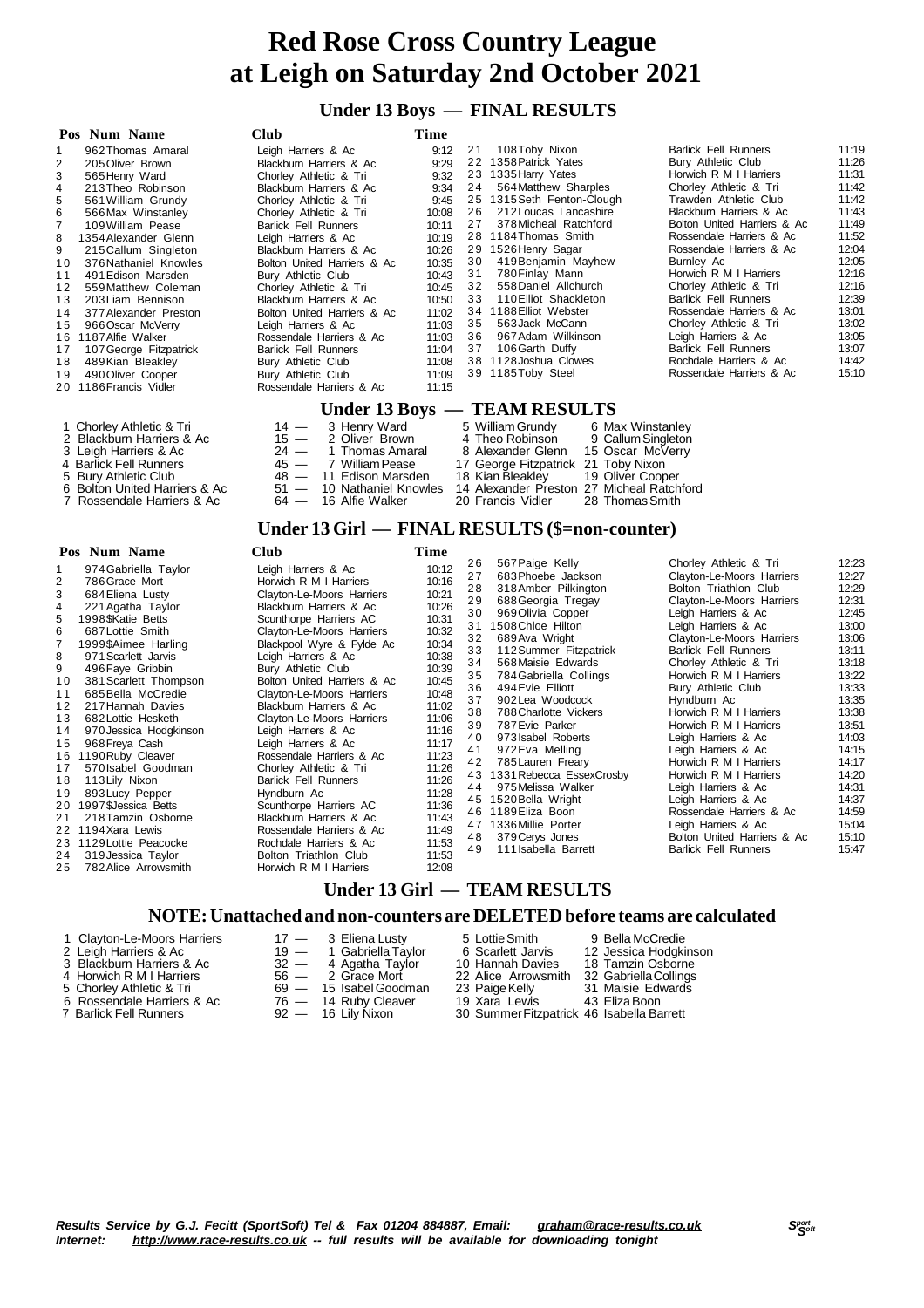### **Under 15 - Boys — FINAL RESULTS (\$=non-counter)**

|    | Pos Num Name          | Club                        | Time  |    |                            |                                  |       |
|----|-----------------------|-----------------------------|-------|----|----------------------------|----------------------------------|-------|
|    | 1130 Harry Peacocke   | Rochdale Harriers & Ac      | 12:08 | 16 | 499 Thomas Donnelly        | Bury Athletic Club               | 14:43 |
| 2  | 578 Jack Lamb         | Chorley Athletic & Tri      | 12:09 | 17 | 980 Lyndon Higgins         | Leigh Harriers & Ac              | 14:51 |
| 3  | 228 Daniel Smith      | Blackburn Harriers & Ac     | 12:31 | 18 | 690 Caleb Tregay           | <b>Clayton-Le-Moors Harriers</b> | 14:52 |
| 4  | 979 Ethan Davies      | Leigh Harriers & Ac         | 12:42 | 19 | 983 Eddie Sanderson        | Leigh Harriers & Ac              | 15:03 |
| 5  | 223 Oliver Gill       | Blackburn Harriers & Ac     | 12:42 | 20 | 320 Glvn Dawson            | Bolton Triathlon Club            | 15:16 |
| 6  | 572 Marcus Thomasson  | Chorley Athletic & Tri      | 12:50 | 21 | 977 Kieryn Blagg           | Leigh Harriers & Ac              | 15:21 |
|    | 573 Matthew Allchurch | Chorley Athletic & Tri      | 13:16 |    | 22 1321 Charlie Reeder     | Trawden Athletic Club            | 15:44 |
| 8  | 114 Logan McCredie    | <b>Barlick Fell Runners</b> | 13:17 | 23 | 500 Samuel Gooddy          | Bury Athletic Club               | 15:47 |
| 9  | 229 Matthew Smith     | Blackburn Harriers & Ac     | 13:17 | 24 | 579 Benjamin Tyrer         | Chorley Athletic & Tri           | 16:11 |
| 10 | 224 Beniamin Livesev  | Blackburn Harriers & Ac     | 13:48 |    | 25 1320 Euan Fenton-Clough | Trawden Athletic Club            | 16:21 |
| 11 | 981 Ethan Jeffries    | Leigh Harriers & Ac         | 14:04 |    | 26 984 George Thompson     | Leigh Harriers & Ac              | 16:28 |
| 12 | 501 Adam Warren       | Bury Athletic Club          | 14:07 |    | 27 1197 Harrison Smith     | Rossendale Harriers & Ac         | 17:15 |
| 13 | 789Ted Billington     | Horwich R M I Harriers      | 14:12 |    | 28 576 Reuben Goulding     | Chorley Athletic & Tri           | 19:21 |
| 14 | 790 Samuel Bradley    | Horwich R M I Harriers      | 14:13 |    | 29 1516 Oliver Diamond     | Leigh Harriers & Ac              | 21:00 |
|    | 15 577 Robert Kellett | Chorley Athletic & Tri      | 14:26 |    |                            |                                  |       |

## **Under 15 - Boys — TEAM RESULTS**

#### **NOTE:Unattached and non-counters are DELETEDbefore teams are calculated**

| 1 Chorley Athletic & Tri<br>2 Blackburn Harriers & Ac<br>3 Leigh Harriers & Ac |  | 15 — 2 Jack Lamb<br>$17 - 3$ Daniel Smith<br>$32 - 4$ Ethan Davies | 6 Marcus Thomasson 7 Matthew Allchurch<br>5 Oliver Gill<br>11 Ethan Jeffries |  | 9 Matthew Smith<br>17 Lyndon Higgins |
|--------------------------------------------------------------------------------|--|--------------------------------------------------------------------|------------------------------------------------------------------------------|--|--------------------------------------|
|--------------------------------------------------------------------------------|--|--------------------------------------------------------------------|------------------------------------------------------------------------------|--|--------------------------------------|

#### **Under 15 - Girls — FINAL RESULTS (\$=non-counter)**

|                                             | Pos Num Name                                                                                                                                                                                                                                                      | Club                                                                                                                                                                                                                                                                                            | Time                                                                                                     |                                                     |                                                                                                                                                                                                                                                                 |                                                                                                                                                                                                                                                                                       |                                                                                                          |
|---------------------------------------------|-------------------------------------------------------------------------------------------------------------------------------------------------------------------------------------------------------------------------------------------------------------------|-------------------------------------------------------------------------------------------------------------------------------------------------------------------------------------------------------------------------------------------------------------------------------------------------|----------------------------------------------------------------------------------------------------------|-----------------------------------------------------|-----------------------------------------------------------------------------------------------------------------------------------------------------------------------------------------------------------------------------------------------------------------|---------------------------------------------------------------------------------------------------------------------------------------------------------------------------------------------------------------------------------------------------------------------------------------|----------------------------------------------------------------------------------------------------------|
| 2<br>3<br>4<br>5<br>6<br>8<br>9<br>11<br>12 | 510 Emily Purdy<br>797 Charlotte Wilkinson<br>504 Anna Gisbourne<br>588 Poppi Watson<br>988 Rose Parry<br>509 Lola Potts<br>503 Polly Fordham<br>1987\$Gracie Scott<br>583 Caitlin Hodgson<br>10 1322 Gemma Kenniford<br>508 Corinne Newton<br>585 Lola Robertson | Bury Athletic Club<br>Horwich R M I Harriers<br>Bury Athletic Club<br>Chorley Athletic & Tri<br>Leigh Harriers & Ac<br>Bury Athletic Club<br>Bury Athletic Club<br>Blackpool Wyre & Fylde Ac<br>Chorley Athletic & Tri<br>Trawden Athletic Club<br>Bury Athletic Club<br>Chorley Athletic & Tri | 12:44<br>14:09<br>14:11<br>14:21<br>14:49<br>14:55<br>14:57<br>15:23<br>15:28<br>15:33<br>15:43<br>16:15 | 13<br>15<br>16.<br>18<br>19<br>20<br>22<br>23<br>24 | 909 Heidi Sagar-Moss<br>14 1198Daisy Halewood<br>989Nina Renda<br>236 Imogen Robinson<br>238 Ellie Wilding<br>692 Erika Corns<br>420Zoe Green<br>582 Louise Hallewell<br>21 1323 Grace Whittaker<br>796 Emma Lucey<br>421 Hollie Mayhew<br>232 Isabelle Hartley | Hyndburn Ac<br>Rossendale Harriers & Ac<br>Leigh Harriers & Ac<br>Blackburn Harriers & Ac<br>Blackburn Harriers & Ac<br>Clayton-Le-Moors Harriers<br>Burnley Ac<br>Chorley Athletic & Tri<br>Trawden Athletic Club<br>Horwich R M I Harriers<br>Burnley Ac<br>Blackburn Harriers & Ac | 16:18<br>16:37<br>16:39<br>16:40<br>16:42<br>16:43<br>17:27<br>18:01<br>18:01<br>19:06<br>19:34<br>19:55 |
|                                             |                                                                                                                                                                                                                                                                   |                                                                                                                                                                                                                                                                                                 |                                                                                                          |                                                     |                                                                                                                                                                                                                                                                 |                                                                                                                                                                                                                                                                                       |                                                                                                          |

#### **Under 15 - Girls — TEAM RESULTS**

#### **NOTE:Unattached and non-counters are DELETEDbefore teams are calculated**

2 Chorley Athletic & Tri

1 Bury Athletic Club 10 - 1 Emily Purdy 3 Anna Gisbourne 6 Lola Potts<br>2 Chorley Athletic & Tri 23 - 4 Poppi Watson 8 Caitlin Hodgson 11 Lola Robertson

# **Race 6 - Under 17 Men — FINAL RESULTS (\$=non-counter)**

|   | Pos Num Name            | Club                     | Time     |    |                        |                           |       |
|---|-------------------------|--------------------------|----------|----|------------------------|---------------------------|-------|
|   | 1204 Joseph Ormrod      | Rossendale Harriers & Ac | 17:54 8  |    | 991 Joel Giles         | Leigh Harriers & Ac       | 19:58 |
|   | 2 1203 William Curry    | Rossendale Harriers & Ac | 18:56 9  |    | 322 Iddris Dawson      | Bolton Triathlon Club     | 21:04 |
| 3 | 592Tom Murphy           | Chorley Athletic & Tri   | 19:03    | 10 | 593 Jones Lewis Warner | Chorley Athletic & Tri    | 22:27 |
|   | 4 243 Jack Paget-Fowler | Blackburn Harriers & Ac  | 19:05 11 |    | 422 Nathan Green       | <b>Burnley Ac</b>         | 23:01 |
|   | 5 1206 Oliver Webster   | Rossendale Harriers & Ac | 19:35    |    | 12 799 Lucas Collings  | Horwich R M I Harriers    | 23:18 |
| 6 | 239 Codie Dewhurst      | Blackburn Harriers & Ac  | 19:40    |    | 13 1132Adam Fern       | Rochdale Harriers & Ac    | 25:58 |
|   | 511 Matthew Lowe        | Bury Athletic Club       | 19:53    | 14 | 696 Jake Brown         | Clayton-Le-Moors Harriers | 26:01 |

## **Race 6 - Under 17 Men — TEAM RESULTS**

#### **NOTE:Unattached and non-counters are DELETEDbefore teams are calculated**

1 Rossendale Harriers & Ac 8 — 1 Joseph Ormrod 2 William Curry 5 Oliver Webster

## **Race 6 - U17 Women — FINAL RESULTS (\$=non-counter)**

|              | Pos Num Name            | Club                        | Time  |    |                      |                           |       |
|--------------|-------------------------|-----------------------------|-------|----|----------------------|---------------------------|-------|
|              | 994 Lilv Edwards        | Leigh Harriers & Ac         | 20:56 | 9  | 1202 Evie Taylor     | Blackburn Harriers & Ac   | 22:48 |
| $\mathbf{2}$ | 388 Ruby Erzan-Essien   | Bolton United Harriers & Ac | 21:10 | 10 | 597 Ella Coles       | Chorley Athletic & Tri    | 23:28 |
|              | 3 1359 Ella Dorrington  | Clayton-Le-Moors Harriers   | 21:59 | 11 | 701 Ciara Duffy      | Clayton-Le-Moors Harriers | 23:48 |
| 4            | 595 Meaan Leiah         | Chorley Athletic & Tri      | 22:11 | 12 | 596 Amber Pilkington | Chorley Athletic & Tri    | 24:33 |
| 5            | 996E McOnie-Lownsbrough | Leigh Harriers & Ac         | 22:15 |    | 13 1328 Lauren Fry   | Bolton Triathlon Club     | 24:47 |
| 6            | 704 Helana White        | Clayton-Le-Moors Harriers   | 22:26 | 14 | 702 Hannah Eccles    | Clayton-Le-Moors Harriers | 26:07 |
|              | 997 Nieve Robinson      | Leigh Harriers & Ac         | 22:37 | 15 | 516 Eva Powell       | Bury Athletic Club        | 34:48 |
| 8            | 389 Lily Philbin        | Bolton United Harriers & Ac | 22:43 |    |                      |                           |       |

## **Race 6 - U17 Women — TEAM RESULTS**

#### **NOTE:Unattached and non-counters are DELETEDbefore teams are calculated**

| 1 Leigh Harriers & Ac       | $13 -$ |
|-----------------------------|--------|
| 2 Clayton-Le-Moors Harriers | $20 -$ |
| R Chorlev Athletic & Tri    | $26 -$ |

2 Clayton: Le-Moors 20 Ella<br>
2 G Helana White 10 Ella Coles<br>
2 10 Ella Coles

Lily Edwards 5 E McOnie-Lownsbrough 7 Nieve Robinson<br>Ella Dorrington 6 Helana White 11 Ciara Duffy 11 Ciara Duffy<br>12 Amber Pilkington

Results Service by G.J. Fecitt (SportSoft) Tel & Fax 01204 884887, Email: [graham@race-results.co.uk](mailto:graham@race-results.co.uk)<br>Internet: http://www.race-results.co.uk -- full results will be available for downloading topight *Internet: <http://www.race-results.co.uk> -- full results will be available for downloading tonight*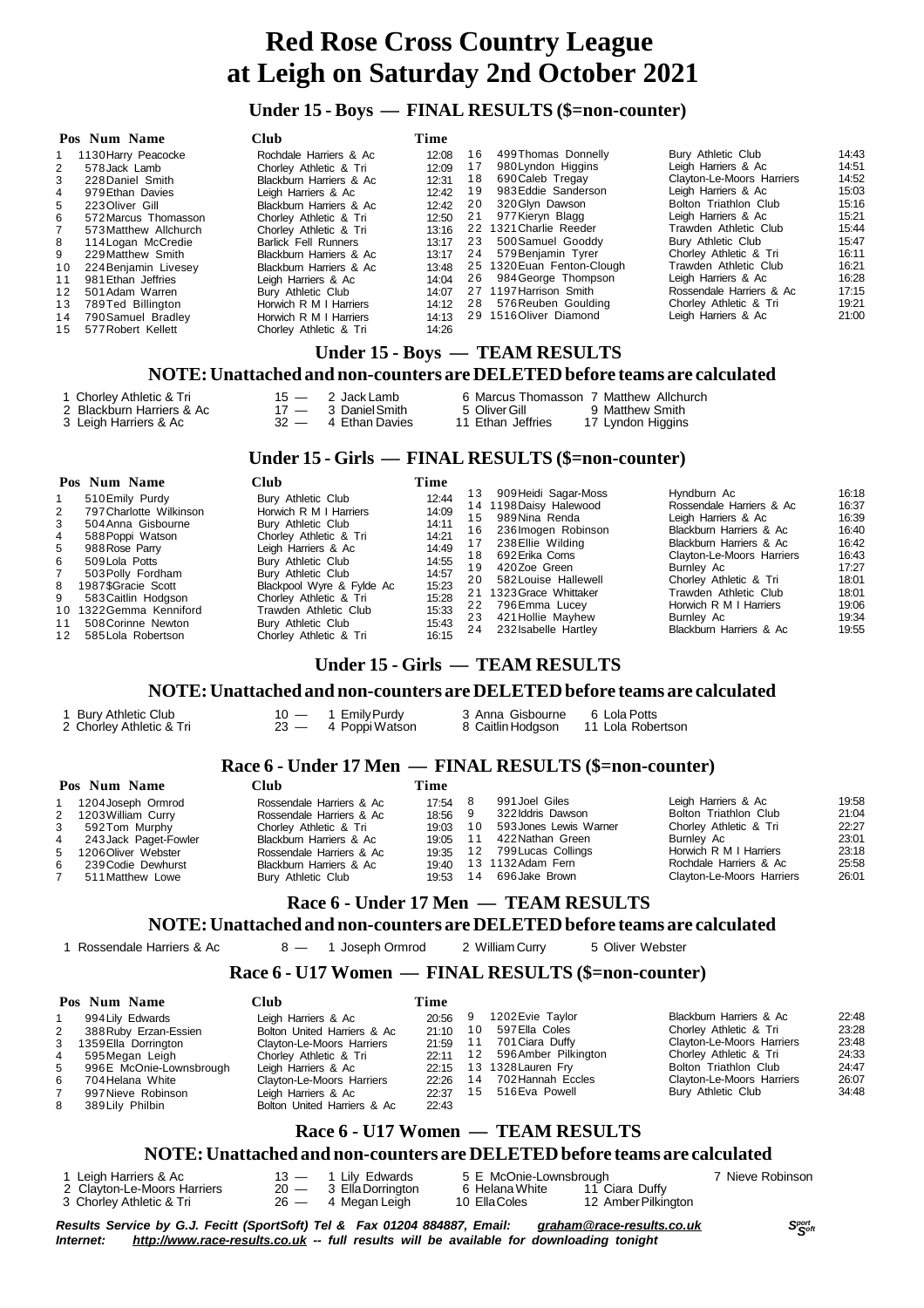## **Race 6 - Under 20 — FINAL RESULTS (\$=non-counter)**

|   | Pos Num Name                     |  | <b>Club</b>                                           | Time    |     |                         |  |                                          |       |
|---|----------------------------------|--|-------------------------------------------------------|---------|-----|-------------------------|--|------------------------------------------|-------|
|   | 802 Milly Lever                  |  | L <sub>20</sub> 1 Horwich R M I Harriers              | 21:33   | - 6 | 1133 Hanna Clough       |  | L <sub>20</sub> 6 Rochdale Harriers & Ac | 24:55 |
|   |                                  |  | 2 269 Amy-Nicola Davies L20 2 Blackburn Harriers & Ac | 21:48 7 |     | 604 Amber Boardman      |  | L20 7 Chorley Athletic & Tri             | 25:27 |
| 3 | 518 Caitlyn Johnston             |  | L20 3 Bury Athletic Club                              | 22:56 8 |     | 1004 Lucy Indricks      |  | L20 8 Leigh Harriers & Ac                | 26:03 |
| 4 | 608 Bethany Reid                 |  | L20 4 Chorley Athletic & Tri                          | 23:02 9 |     | 1097 Luisa Shield       |  | L20 9 Ramsbottom Running Club            | 30:26 |
|   | 5 1003 Caitlin Indricks          |  | L20 5 Leigh Harriers & Ac                             |         |     | 24:42 10 609 Emily Reid |  | L2010 Chorley Athletic & Tri             | 33:44 |
|   | Race 6 - Under 20 — TEAM RESULTS |  |                                                       |         |     |                         |  |                                          |       |

 **No complete teams**

#### **Race 6 - Ladies — FINAL RESULTS (\$=non-counter)**

|                | Pos Num Name Cat/Pos                            |         | Club                                                          | Time           |     |                                                                             |    |                                                   |                |
|----------------|-------------------------------------------------|---------|---------------------------------------------------------------|----------------|-----|-----------------------------------------------------------------------------|----|---------------------------------------------------|----------------|
| 1              | 453 Hannah Price                                | L       | 1 Bury Athletic Club                                          | 19:21          | 62  | 292 Lisa Ingham                                                             |    | L50 5 Blackburn Road Runners                      | 26:25          |
| $\overline{2}$ | 364 Laura Lombard                               |         | L40 1 Bolton United Harriers & Ac                             | 20:02          | 63  | 181 Jenny McAndrew                                                          |    | L4511 Blackburn Harriers & Ac                     | 26:32          |
| 3              | 184 Joanne Nelson                               |         | L45 1 Blackburn Harriers & Ac                                 | 20:29          | 64  | 729 Janet Carr                                                              |    | L4013 Darwen Dashers Rc                           | 26:35          |
| 4              | 1993\$Emma McColm                               | L       | 4 Unattached                                                  | 20:37          | 65  | 80Kerry Lomas                                                               |    | L35 7 Astley & Tyldesley RR                       | 26:43          |
| 5              | 450 Rachel Marshall                             |         | L40 2 Bury Athletic Club                                      | 20:42          |     | 66 1242Kim Ashworth                                                         | L. | 66 Todmorden Harriers                             | 26:51          |
| 6              | 444 Caitlin Cole                                | 6<br>L  | Bury Athletic Club                                            | 21:06          |     | 67 1044 Chemane Brier                                                       |    | L35 8 Radcliffe Ac                                | 26:54          |
| $\overline{7}$ | 169 Katie Buckingham                            | L       | 7 Blackburn Harriers & Ac                                     | 21:08          | 68  | 296 Jeanette Richards                                                       |    | L50 6 Blackburn Road Runners                      | 27:10          |
| 8              | 360 Rachel Bailey                               | L       | 8 Bolton United Harriers & Ac                                 | 21:25          | 69  | 807Emma Guilfoyle                                                           | L. | 69 Hyndburn Ac                                    | 27:11          |
| 9              | 802 Milly Lever                                 |         | L20 1 Horwich R M I Harriers                                  | 21:33          |     | 70 1281 Samantha Barnes                                                     |    | L4014 Trawden Athletic Club                       | 27:12          |
| 10             | 454 Nicola Ryan                                 | L.      | 10 Bury Athletic Club                                         | 21:39          |     | 71 1288 Elaine Corcoran                                                     |    | L4015 Trawden Athletic Club                       | 27:19          |
| 11             | 269 Amy-Nicola Davies                           |         | L20 2 Blackburn Harriers & Ac                                 | 21:48          | 72  | 168 Jan Buckingham                                                          |    | L55 7 Blackburn Harriers & Ac                     | 27:23          |
| 12             | 447 Katie Geelan                                | L45     | 2 Bury Athletic Club                                          | 21:48          | 73  | 173 Helen Dawson-Smith L50 7 Blackburn Harriers & Ac                        |    |                                                   | 27:25          |
|                | 13 1089 Paula Pilling                           |         | L45 3 Ramsbottom Running Club                                 | 21:54          | 74  | 49Xuejun Yuan                                                               |    | L4512 Accrington Road Runners                     | 27:55          |
| 14             | 537 Laura Livesey                               |         | L35 1 Chorley Athletic & Tri                                  | 22:05          | 75  | 288 Gail Bamber                                                             |    | L4513 Blackburn Road Runners                      | 27:59          |
|                | 15 1244 Emma Fiedler                            |         | L45 4 Todmorden Harriers                                      | 22:22          | 76  | 99 Lisa Fitzpatrick                                                         |    | L4016 Barlick Fell Runners                        | 28:11          |
| 16             |                                                 |         | 32 Catherine Derbyshire L45 5 Accrington Road Runners         | 22:28          | 78  | 77 1971 \$Ali Campbell                                                      |    | L4017 Unattached                                  | 28:14          |
| 17             | 44 Lisa Parker                                  |         | L40 3 Accrington Road Runners                                 | 22:30          |     | 449 Afroditi Kalambouka L50 8 Bury Athletic Club<br>79 1162 Christine Smith |    | L4514 Rossendale Harriers & Ac                    | 28:27<br>28:28 |
| 18             | 34 Debbie Gowans                                |         | L55 1 Accrington Road Runners                                 | 22:34          | 80  | 78 Louise Hill                                                              |    | L4018 Astley & Tyldesley RR                       | 28:47          |
| 19             | 84 Jackie Price                                 |         | L40 4 Astley & Tyldesley RR                                   | 22:34          | 81  | 668 Jane Ryan                                                               |    | L4019 Clayton-Le-Moors Harriers                   | 28:55          |
| 20<br>21       | 518 Caitlyn Johnston<br>1088 Natalie Ormerod    |         | L20 3 Bury Athletic Club                                      | 22:56<br>22:59 |     | 82 1083 Clare Fordham                                                       |    | L4515 Ramsbottom Running Club                     | 29:03          |
| 22             | 608 Bethany Reid                                |         | L40 5 Ramsbottom Running Club<br>L20 4 Chorley Athletic & Tri | 23:02          | 83  | 76 Michelle Fairclough L4516 Astley & Tyldesley RR                          |    |                                                   | 29:23          |
|                | 23 1970\$Jane Riley                             |         | L50 1 Unattached                                              | 23:04          | 84  | 734 Sarah Marsden                                                           |    | L4517 Darwen Dashers Rc                           | 29:45          |
|                | 24 1056 Jenny Yates                             |         | L55 2 Radcliffe Ac                                            | 23:09          | 85  | 1050 Caroline Malone                                                        |    | L50 9 Radcliffe Ac                                | 30:08          |
| 25             | 448 Harriet Griffiths                           | L       | 25 Bury Athletic Club                                         | 23:17          | 86  | 39 Janet Hoyle                                                              |    | L60 4 Accrington Road Runners                     | 30:13          |
| 26             | 163 Rachael Ashcroft                            | L.      | 26 Blackburn Harriers & Ac                                    | 23:25          |     | 87 1097 Luisa Shield                                                        |    | L20 9 Ramsbottom Running Club                     | 30:26          |
| 27             | 412 Gwen Kinloch                                | $L60$ 1 | Burnden Road Runners                                          | 23:29          |     | 88 1164 Sara Steel                                                          |    | L4020 Rossendale Harriers & Ac                    | 30:32          |
| 28             | 542 Nicola Raby                                 |         | L45 6 Chorley Athletic & Tri                                  | 23:32          | 89  | 761 Janet Talbot                                                            |    | L5010 Horwich R M I Harriers                      | 30:34          |
| 29             | 645 Michelle Abbott                             |         | L40 6 Clayton-Le-Moors Harriers                               | 23:47          | 90  | 75Kay Campbell                                                              |    | L4518 Astley & Tyldesley RR                       | 30:35          |
|                | 30 1243 Melanie Blackhurst                      |         | L55 3 Todmorden Harriers                                      | 23:49          |     | 91 1231 Jillian Heywood                                                     |    | L5011 Royton Road Runners                         | 30:36          |
| 31             | 650C Darling-Smedley                            |         | L40 7 Clayton-Le-Moors Harriers                               | 23:54          |     | 92 1092 Catherine Shield                                                    |    | L5012 Ramsbottom Running Club                     | 30:49          |
| 32             | 942 Rachel Pollitt                              | L.      | 32 Leigh Harriers & Ac                                        | 23:56          |     | 93 1160 Carol Nicholass                                                     |    | L55 8 Rossendale Harriers & Ac                    | 31:02          |
|                | 33 1300 Julie Townson                           |         | L60 2 Trawden Athletic Club                                   | 24:01          |     | 94 1090 Jodie Reynolds                                                      |    | L4021 Ramsbottom Running Club                     | 31:09          |
|                | 34 1338 Alison Mort                             |         | L40 8 Horwich R M I Harriers                                  | 24:02          | 95  | 659 Jane Hylands                                                            |    | L5013 Clayton-Le-Moors Harriers                   | 31:18          |
| 35             | 938 Rachel Hodgkinson                           |         | L50 2 Leigh Harriers & Ac                                     | 24:07          | 96  | 100Donna Milligan                                                           |    | L35 9 Barlick Fell Runners                        | 31:23          |
|                | 36 1245 Louise Geldart                          |         | L35 2 Todmorden Harriers                                      | 24:11          | 97  | 182 Victoria McKinlay                                                       |    | L3510 Blackburn Harriers & Ac                     | 31:24          |
|                | 37 1118 Anna Blomfield                          |         | L60 3 Rochdale Harriers & Ac                                  | 24:14          |     | 98 1047 Karen Doherty                                                       |    | L4519 Radcliffe Ac                                | 31:28          |
| 38             | 1246Kate Mansell                                |         | L50 3 Todmorden Harriers                                      | 24:15          | 99  | 311 Rosalyn Dines                                                           |    | L5014 Bolton Triathlon Club                       | 31:30          |
| 39             | 758 Suzanne Budgett                             |         | L55 4 Horwich R M I Harriers                                  | 24:26          |     | 1001082Janet Crompton                                                       |    | L55 9 Ramsbottom Running Club                     | 31:31          |
| 40             | 42 Carole Morris                                |         | L55 5 Accrington Road Runners                                 | 24:28          |     | 101 736 Rebecca Simms                                                       |    | L5015 Darwen Dashers Rc                           | 31:45          |
| 41             | 541 Laura Murphy                                |         | L45 7 Chorley Athletic & Tri                                  | 24:29          |     | 102 1080 Becky Albrow                                                       |    | L3511 Ramsbottom Running Club                     | 31:58          |
|                | 42 1299 Victoria Rogan                          |         | L35 3 Trawden Athletic Club                                   | 24:35          |     | 103 1054 Lucy Tetler<br>104 1290 Gillian Greenwood                          |    | L4520 Radcliffe Ac<br>L5510 Trawden Athletic Club | 32:06<br>32:14 |
|                | 43 1003 Caitlin Indricks                        |         | L <sub>20</sub> 5 Leigh Harriers & Ac                         | 24:42          |     | 1051293L Hawthornthwaite                                                    |    | L4022 Trawden Athletic Club                       | 32:32          |
|                | 44 1091 Jenny Salerno                           |         | L35 4 Ramsbottom Running Club<br>L20 6 Rochdale Harriers & Ac | 24:50<br>24:55 |     | 1061087 Paula Jones                                                         |    | L5016 Ramsbottom Running Club                     | 32:38          |
|                | 45 1133 Hanna Clough                            | L       | 46 Rochdale Harriers & Ac                                     | 25:01          |     | 107 654 Deborah Fletcher                                                    |    | L4521 Clayton-Le-Moors Harriers                   | 33:01          |
| 47             | 46 1119 Danielle Dignan<br>944 Katie Sanderson  |         | L45 8 Leigh Harriers & Ac                                     | 25:04          |     | 1081048Jen Entwistle                                                        |    | L 108 Radcliffe Ac                                | 33:04          |
| 48             | 457 Susan Wheeldon-GorstL504 Bury Athletic Club |         |                                                               | 25:08          |     | 109 609 Emily Reid                                                          |    | L2010 Chorley Athletic & Tri                      | 33:44          |
| 49             | 172 Lindsay Davies                              |         | L45 9 Blackburn Harriers & Ac                                 | 25:16          |     | 110 1229 Nikki Forster                                                      |    | L5017 Royton Road Runners                         | 33:51          |
|                | 50 1165Abi Thompson                             |         | L40 9 Rossendale Harriers & Ac                                | 25:26          |     | 111 1055 Tracy Wroe                                                         |    | L5511 Radcliffe Ac                                | 34:43          |
| 51             | 604 Amber Boardman                              |         | L <sub>20</sub> 7 Chorley Athletic & Tri                      | 25:27          |     | 112 652 Christine Egerton                                                   |    | L70 1 Clayton-Le-Moors Harriers                   | 35:14          |
| 52             | 544 Anya Townsend                               | L.      | 52 Chorley Athletic & Tri                                     | 25:33          |     | 113 415 Louise Wall                                                         |    | L5512 Burnden Road Runners                        | 35:20          |
| 53             | 310 Clare Burns                                 |         | L4010 Bolton Triathlon Club                                   | 25:36          | 114 | 82Gill Morgan                                                               |    | L5513 Astley & Tyldesley RR                       | 35:32          |
|                | 54 1155 Joanne Cleaver                          |         | L35 5 Rossendale Harriers & Ac                                | 25:37          |     | 115 937 Diane Denney                                                        |    | L4522 Leigh Harriers & Ac                         | 35:38          |
| 55             | 406 Holly Craggs                                |         | L4011 Burnden Road Runners                                    | 25:49          |     | 116 662 Christine Leathley                                                  |    | L70 2 Clayton-Le-Moors Harriers                   | 35:53          |
| 56             | 667 Julia Rushton                               |         | L55 6 Clayton-Le-Moors Harriers                               | 26:00          |     | 117 673 Sharon Wilson                                                       |    | L4523 Clayton-Le-Moors Harriers                   | 36:02          |
|                | 57 1004 Lucy Indricks                           |         | L <sub>20</sub> 8 Leigh Harriers & Ac                         | 26:03          |     | 118 1287 Julie Carman                                                       |    | L65 1 Trawden Athletic Club                       | 36:03          |
| 58             | 1297 Lucy Parker                                |         | L4012 Trawden Athletic Club                                   | 26:11          |     | 119 936 Debbie Copper                                                       |    | L4023 Leigh Harriers & Ac                         | 37:57          |
| 59             | 98 Heather Driver                               |         | L35 6 Barlick Fell Runners                                    | 26:15          |     | 120 646 Susan Allen                                                         |    | L60 5 Clayton-Le-Moors Harriers                   | 40:43          |
|                | 60 1120 Susie Hirst                             |         | L4510 Rochdale Harriers & Ac                                  | 26:19          |     | 121 809 Patricia Henry                                                      |    | L5514 Hyndburn Ac                                 | 43:51          |
| 61             | 539 Liberty Bryan                               | L.      | 61 Chorley Athletic & Tri                                     | 26:21          |     |                                                                             |    |                                                   |                |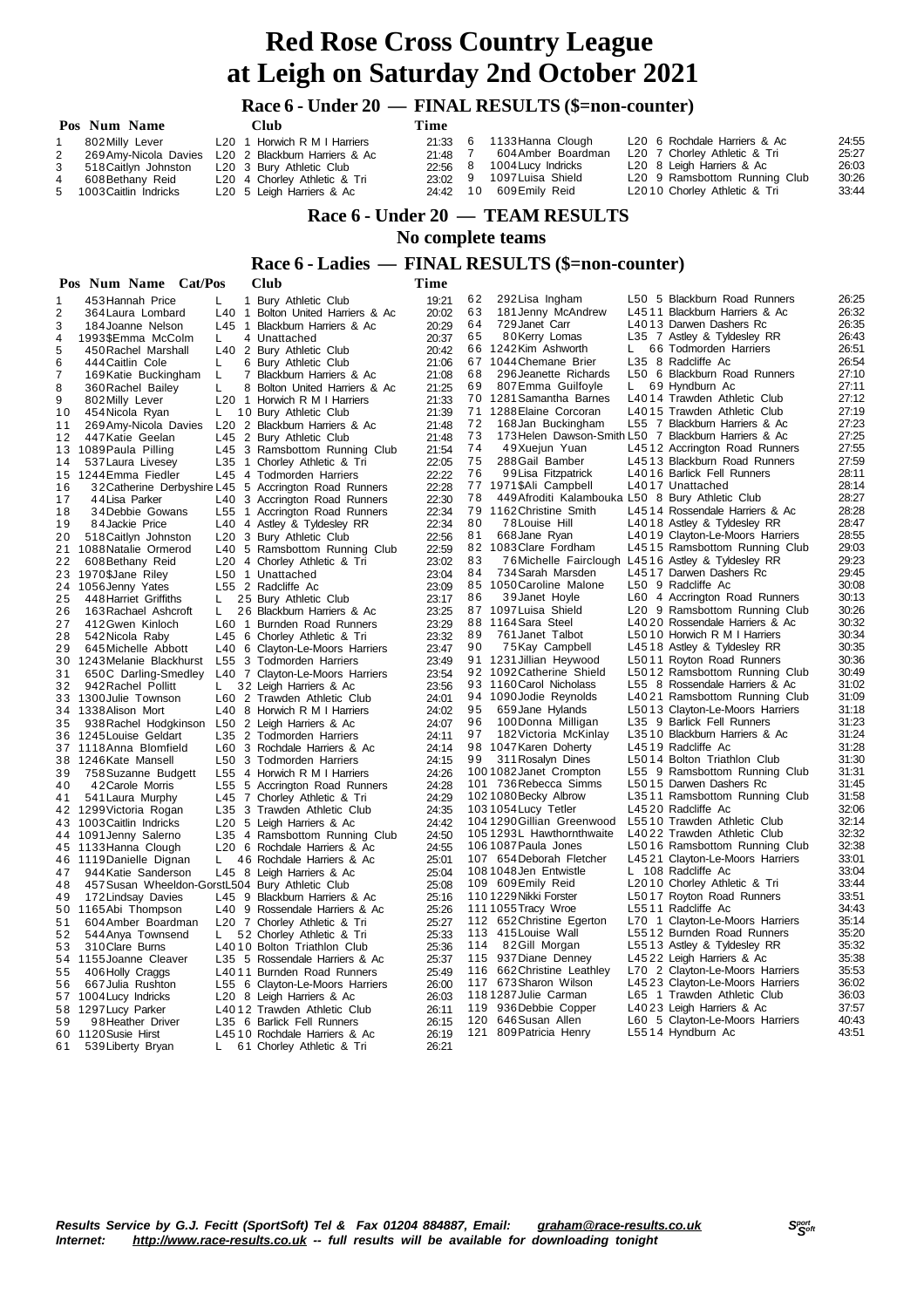## **Race 6 - Ladies — TEAM RESULTS**

## **NOTE:Unattached and non-counters are DELETEDbefore teams are calculated**

| 1 Bury Athletic Club         | $19 - 1$ Hannah Price                       | 4 Rachel Marshall                        | 5 Caitlin Cole     | 9 Nicola Ryan                           |
|------------------------------|---------------------------------------------|------------------------------------------|--------------------|-----------------------------------------|
| 2 Blackburn Harriers & Ac    | $43 - 3$ Joanne Nelson                      | 6 Katie Buckingham                       |                    | 10 Amy-Nicola Davies24 Rachael Ashcroft |
| 3 Accrington Road Runners    | 86 - 15 Catherine Derbyshire 16 Lisa Parker |                                          | 17 Debbie Gowans   | 38 Carole Morris                        |
| 4 Chorley Athletic & Tri     | 99 — 13 Laura Livesey                       | 21 Bethany Reid                          | 26 Nicola Raby     | 39 Laura Murphy                         |
| 5 Todmorden Harriers         | $112 - 14$ EmmaFiedler                      | 28 Melanie Blackhurst 34 Louise Geldart  |                    | 36 Kate Mansell                         |
| 6 Leigh Harriers & Ac        | 149 - 30 Rachel Pollitt                     | 33 Rachel Hodgkinson 41 Caitlin Indricks |                    | 45 Katie Sanderson                      |
| 7 Ramsbottom Running Club    | $153 - 12$ Paula Pilling                    | 20 Natalie Ormerod                       | 42 Jenny Salerno   | 79 Clare Fordham                        |
| 8 Horwich R M I Harriers     | 163 — 8 Milly Lever                         | 32 Alison Mort                           | 37 Suzanne Budgett | 86 Janet Talbot                         |
| 9 Rochdale Harriers & Ac     | 180 - 35 Anna Blomfield                     | 43 Hanna Clough                          | 44 Danielle Dignan | 58 Susie Hirst                          |
| 10 Clayton-Le-Moors Harriers | 188 - 27 Michelle Abbott                    | 29 C Darling-Smedley                     | 54 Julia Rushton   | 78 Jane Rvan                            |
| 11 Trawden Athletic Club     | 195 — 31 Julie Townson                      | 40 Victoria Rogan                        | 56 Lucy Parker     | 68 Samantha Barnes                      |
| 12 Astley & Tyldesley RR     | $238 - 18$ Jackie Price                     | 63 Kerry Lomas                           | 77 Louise Hill     | 80 Michelle Fairclough                  |
| 13 Rossendale Harriers & Ac  | 261 - 48 Abi Thompson                       | 52 Joanne Cleaver                        | 76 Christine Smith | 85 Sara Steel                           |
| 14 Radcliffe Ac              | $264 - 22$ Jenny Yates                      | 65 Chemane Brier                         | 82 Caroline Malone | 95 Karen Doherty                        |

## **Race 6 - Ladies (Vets) — FINAL RESULTS (\$=non-counter)**

|    | Pos Num Name Cat/Pos                            |         | Club                                                                      | <b>Time</b>    |    |                                                      |                                                     |                |
|----|-------------------------------------------------|---------|---------------------------------------------------------------------------|----------------|----|------------------------------------------------------|-----------------------------------------------------|----------------|
| 1  | 364 Laura Lombard                               | $L40$ 1 | Bolton United Harriers & Ac                                               | 20:02          |    | 49 1288 Elaine Corcoran                              | L4015 Trawden Athletic Club                         | 27:19          |
| 2  | 184 Joanne Nelson                               | L45 1   | Blackburn Harriers & Ac                                                   | 20:29          | 50 | 168Jan Buckingham                                    | L55 7 Blackburn Harriers & Ac                       | 27:23          |
| 3  | 450 Rachel Marshall                             |         | L40 2 Bury Athletic Club                                                  | 20:42          | 51 | 173 Helen Dawson-Smith L50 7 Blackburn Harriers & Ac |                                                     | 27:25          |
| 4  | 447 Katie Geelan                                |         | L45 2 Bury Athletic Club                                                  | 21:48          | 52 | 49Xuejun Yuan                                        | L4512 Accrington Road Runners                       | 27:55          |
| 5  | 1089 Paula Pilling                              |         | L45 3 Ramsbottom Running Club                                             | 21:54          | 53 | 288Gail Bamber                                       | L4513 Blackburn Road Runners                        | 27:59          |
| 6  | 537 Laura Livesey                               |         | L35 1 Chorley Athletic & Tri                                              | 22:05          | 54 | 99 Lisa Fitzpatrick                                  | L4016 Barlick Fell Runners                          | 28:11          |
| 7  | 1244 Emma Fiedler                               |         | L45 4 Todmorden Harriers                                                  | 22:22          |    | 55 1971\$Ali Campbell                                | L4017 Unattached                                    | 28:14          |
| 8  |                                                 |         | 32 Catherine Derbyshire L45 5 Accrington Road Runners                     | 22:28          | 56 | 449 Afroditi Kalambouka L50 8 Bury Athletic Club     |                                                     | 28:27          |
| 9  | 44 Lisa Parker                                  |         | L40 3 Accrington Road Runners                                             | 22:30          |    | 57 1162 Christine Smith                              | L4514 Rossendale Harriers & Ac                      | 28:28          |
| 10 | 34 Debbie Gowans                                |         | L55 1 Accrington Road Runners                                             | 22:34          | 58 | 78 Louise Hill                                       | L4018 Astley & Tyldesley RR                         | 28:47          |
| 11 | 84 Jackie Price                                 |         | L40 4 Astley & Tyldesley RR                                               | 22:34          | 59 | 668 Jane Ryan                                        | L4019 Clayton-Le-Moors Harriers                     | 28:55          |
|    | 12 1088 Natalie Ormerod                         |         | L40 5 Ramsbottom Running Club                                             | 22:59          |    | 60 1083 Clare Fordham                                | L4515 Ramsbottom Running Club                       | 29:03          |
|    | 13 1970\$Jane Riley                             |         | L50 1 Unattached                                                          | 23:04          | 61 | 76 Michelle Fairclough L4516 Astley & Tyldesley RR   |                                                     | 29:23          |
|    | 14 1056 Jenny Yates                             |         | L55 2 Radcliffe Ac                                                        | 23:09          | 62 | 734 Sarah Marsden                                    | L4517 Darwen Dashers Rc                             | 29:45          |
| 15 | 412 Gwen Kinloch                                |         | L60 1 Burnden Road Runners                                                | 23:29          |    | 63 1050 Caroline Malone                              | L50 9 Radcliffe Ac                                  | 30:08          |
| 16 | 542 Nicola Raby                                 |         | L45 6 Chorley Athletic & Tri                                              | 23:32          | 64 | 39 Janet Hoyle                                       | L60 4 Accrington Road Runners                       | 30:13          |
| 17 | 645 Michelle Abbott                             |         | L40 6 Clayton-Le-Moors Harriers                                           | 23:47          |    | 65 1164 Sara Steel                                   | L4020 Rossendale Harriers & Ac                      | 30:32          |
|    | 18 1243 Melanie Blackhurst                      |         | L55 3 Todmorden Harriers                                                  | 23:49          | 66 | 761 Janet Talbot                                     | L5010 Horwich R M I Harriers                        | 30:34          |
| 19 | 650C Darling-Smedley                            |         | L40 7 Clayton-Le-Moors Harriers                                           | 23:54          | 67 | 75Kay Campbell                                       | L4518 Astley & Tyldesley RR                         | 30:35          |
|    | 20 1300 Julie Townson                           |         | L60 2 Trawden Athletic Club                                               | 24:01          |    | 68 1231 Jillian Heywood                              | L5011 Royton Road Runners                           | 30:36          |
|    | 21 1338 Alison Mort                             |         | L40 8 Horwich R M I Harriers                                              | 24:02          |    | 69 1092 Catherine Shield                             | L5012 Ramsbottom Running Club                       | 30:49          |
| 22 | 938 Rachel Hodgkinson                           |         | L50 2 Leigh Harriers & Ac                                                 | 24:07          |    | 70 1160 Carol Nicholass                              | L55 8 Rossendale Harriers & Ac                      | 31:02          |
|    | 23 1245 Louise Geldart                          |         | L35 2 Todmorden Harriers                                                  | 24:11          |    | 71 1090 Jodie Reynolds                               | L4021 Ramsbottom Running Club                       | 31:09          |
|    | 24 1118 Anna Blomfield                          |         | L60 3 Rochdale Harriers & Ac                                              | 24:14          | 72 | 659 Jane Hylands                                     | L5013 Clayton-Le-Moors Harriers                     | 31:18          |
|    | 25 1246 Kate Mansell                            |         | L50 3 Todmorden Harriers                                                  | 24:15          | 73 | 100Donna Milligan                                    | L35 9 Barlick Fell Runners                          | 31:23          |
| 26 | 758 Suzanne Budgett                             |         | L55 4 Horwich R M I Harriers                                              | 24:26          | 74 | 182 Victoria McKinlay                                | L3510 Blackburn Harriers & Ac                       | 31:24          |
| 27 | 42 Carole Morris                                |         | L55 5 Accrington Road Runners                                             | 24:28          |    | 75 1047 Karen Doherty                                | L4519 Radcliffe Ac                                  | 31:28          |
| 28 | 541 Laura Murphy                                |         | L45 7 Chorley Athletic & Tri                                              | 24:29          | 76 | 311 Rosalyn Dines                                    | L5014 Bolton Triathlon Club                         | 31:30          |
|    | 29 1299 Victoria Rogan                          |         | L35 3 Trawden Athletic Club                                               | 24:35          |    | 77 1082 Janet Crompton                               | L55 9 Ramsbottom Running Club                       | 31:31          |
|    | 30 1091 Jenny Salerno                           |         | L35 4 Ramsbottom Running Club                                             | 24:50          | 78 | 736 Rebecca Simms                                    | L5015 Darwen Dashers Rc                             | 31:45<br>31:58 |
| 31 | 944 Katie Sanderson                             |         | L45 8 Leigh Harriers & Ac                                                 | 25:04          |    | 79 1080 Becky Albrow<br>80 1054 Lucy Tetler          | L3511 Ramsbottom Running Club<br>L4520 Radcliffe Ac | 32:06          |
| 32 | 457 Susan Wheeldon-GorstL504 Bury Athletic Club |         |                                                                           | 25:08          |    | 81 1290 Gillian Greenwood                            | L5510 Trawden Athletic Club                         | 32:14          |
| 33 | 172 Lindsay Davies                              |         | L45 9 Blackburn Harriers & Ac<br>L40 9 Rossendale Harriers & Ac           | 25:16<br>25:26 |    | 82 1293L Hawthornthwaite                             | L4022 Trawden Athletic Club                         | 32:32          |
| 35 | 34 1165Abi Thompson<br>310 Clare Burns          |         | L4010 Bolton Triathlon Club                                               | 25:36          |    | 83 1087 Paula Jones                                  | L5016 Ramsbottom Running Club                       | 32:38          |
| 36 | 1155Joanne Cleaver                              |         | L35 5 Rossendale Harriers & Ac                                            | 25:37          | 84 | 654 Deborah Fletcher                                 | L4521 Clayton-Le-Moors Harriers                     | 33:01          |
| 37 | 406 Holly Craggs                                |         | L4011 Burnden Road Runners                                                | 25:49          |    | 85 1229 Nikki Forster                                | L5017 Royton Road Runners                           | 33:51          |
| 38 | 667 Julia Rushton                               |         | L55 6 Clayton-Le-Moors Harriers                                           | 26:00          |    | 86 1055 Tracy Wroe                                   | L5511 Radcliffe Ac                                  | 34:43          |
|    | 39 1297 Lucy Parker                             |         | L4012 Trawden Athletic Club                                               | 26:11          | 87 | 652 Christine Egerton                                | L70 1 Clayton-Le-Moors Harriers                     | 35:14          |
| 40 | 98 Heather Driver                               |         | L35 6 Barlick Fell Runners                                                | 26:15          | 88 | 415 Louise Wall                                      | L5512 Burnden Road Runners                          | 35:20          |
|    | 41 1120 Susie Hirst                             |         | L4510 Rochdale Harriers & Ac                                              | 26:19          | 89 | 82Gill Morgan                                        | L5513 Astley & Tyldesley RR                         | 35:32          |
| 42 | 292 Lisa Ingham                                 |         | L50 5 Blackburn Road Runners                                              | 26:25          | 90 | 937 Diane Denney                                     | L4522 Leigh Harriers & Ac                           | 35:38          |
| 43 | 181 Jenny McAndrew                              |         | L4511 Blackburn Harriers & Ac                                             | 26:32          | 91 | 662 Christine Leathley                               | L70 2 Clayton-Le-Moors Harriers                     | 35:53          |
| 44 | 729 Janet Carr                                  |         | L4013 Darwen Dashers Rc                                                   | 26:35          | 92 | 673 Sharon Wilson                                    | L4523 Clayton-Le-Moors Harriers                     | 36:02          |
| 45 | 80Kerry Lomas                                   |         | L35 7 Astley & Tyldesley RR                                               | 26:43          |    | 93 1287 Julie Carman                                 | L65 1 Trawden Athletic Club                         | 36:03          |
|    | 46 1044 Chemane Brier                           |         | L35 8 Radcliffe Ac                                                        | 26:54          | 94 | 936 Debbie Copper                                    | L4023 Leigh Harriers & Ac                           | 37:57          |
| 47 | 296 Jeanette Richards                           |         | L50 6 Blackburn Road Runners                                              | 27:10          | 95 | 646 Susan Allen                                      | L60 5 Clayton-Le-Moors Harriers                     | 40:43          |
|    | 48 1281 Samantha Barnes                         |         | L4014 Trawden Athletic Club                                               | 27:12          | 96 | 809 Patricia Henry                                   | L5514 Hyndburn Ac                                   | 43:51          |
|    |                                                 |         |                                                                           |                |    | Race 6 - Ladies (Vets) — TEAM RESULTS                |                                                     |                |
|    |                                                 |         | NOTE: Unattached and non-counters are DELETED before teams are calculated |                |    |                                                      |                                                     |                |
|    |                                                 |         |                                                                           |                |    |                                                      |                                                     |                |

| Internet:                   | Results Service by G.J. Fecitt (SportSoft) Tel & Fax 01204 884887, Email: graham@race-results.co.uk<br>Sport<br>Soft<br>http://www.race-results.co.uk -- full results will be available for downloading tonight |                                               |                                         |                         |  |  |  |
|-----------------------------|-----------------------------------------------------------------------------------------------------------------------------------------------------------------------------------------------------------------|-----------------------------------------------|-----------------------------------------|-------------------------|--|--|--|
|                             |                                                                                                                                                                                                                 |                                               |                                         |                         |  |  |  |
| 17 Darwen Dashers Rc        |                                                                                                                                                                                                                 | $179 - 43$ Janet Carr                         | 60 Sarah Marsden                        | 76 Rebecca Simms        |  |  |  |
| 16 Barlick Fell Runners     |                                                                                                                                                                                                                 | 163 — 39 Heather Driver                       | 53 Lisa Fitzpatrick 71 Donna Milligan   |                         |  |  |  |
| 15 Leigh Harriers & Ac      |                                                                                                                                                                                                                 | 139 — 21 Rachel Hodgkinson 30 Katie Sanderson |                                         | 88 Diane Denney         |  |  |  |
| 14 Blackburn Road Runners   |                                                                                                                                                                                                                 | 139 — 41 Lisalngham                           | 46 Jeanette Richards                    | 52 GailBamber           |  |  |  |
| 13 Burnden Road Runners     |                                                                                                                                                                                                                 | 136 - 14 Gwen Kinloch                         | 36 Holly Craggs                         | 86 Louise Wall          |  |  |  |
| 12 Rossendale Harriers & Ac |                                                                                                                                                                                                                 | $123 - 33$ Abi Thompson                       | 35 Joanne Cleaver                       | 55 Christine Smith      |  |  |  |
| 11 Radcliffe Ac             |                                                                                                                                                                                                                 | $119 - 13$ Jenny Yates                        | 45 Chemane Brier                        | 61 Caroline Malone      |  |  |  |
| 10 Astley & Tyldesley RR    |                                                                                                                                                                                                                 | $111 - 11$ Jackie Price                       | 44 Kerry Lomas                          | 56 Louise Hill          |  |  |  |
| 9 Horwich R M I Harriers    |                                                                                                                                                                                                                 | $109 - 20$ Alison Mort                        | 25 Suzanne Budgett                      | 64 Janet Talbot         |  |  |  |
| 8 Trawden Athletic Club     |                                                                                                                                                                                                                 | 85 — 19 Julie Townson                         | 28 Victoria Rogan                       | 38 Lucy Parker          |  |  |  |
| 7 Blackburn Harriers & Ac   |                                                                                                                                                                                                                 | $76 - 2$ Joanne Nelson                        | 32 Lindsay Davies                       | 42 Jenny McAndrew       |  |  |  |
| 6 Clayton-Le-Moors Harriers |                                                                                                                                                                                                                 | 71 - 16 Michelle Abbott                       | 18 C Darling-Smedley                    | 37 Julia Rushton        |  |  |  |
| 5 Chorley Athletic & Tri    |                                                                                                                                                                                                                 | 48 — 6 Laura Livesey                          | 15 Nicola Raby                          | 27 Laura Murphy         |  |  |  |
| 4 Ramsbottom Running Club   | 46 —                                                                                                                                                                                                            | 5 Paula Pilling                               | 12 Natalie Ormerod                      | 29 Jenny Salerno        |  |  |  |
| 3 Todmorden Harriers        |                                                                                                                                                                                                                 | 46 — 7 Emma Fiedler                           | 17 Melanie Blackhurst 22 Louise Geldart |                         |  |  |  |
| 2 Bury Athletic Club        |                                                                                                                                                                                                                 | 38 - 3 Rachel Marshall                        | 4 Katie Geelan                          | 31 Susan Wheeldon-Gorst |  |  |  |
| 1 Accrington Road Runners   | $27 -$                                                                                                                                                                                                          | 8 Catherine Derbyshire 9 Lisa Parker          |                                         | 10 Debbie Gowans        |  |  |  |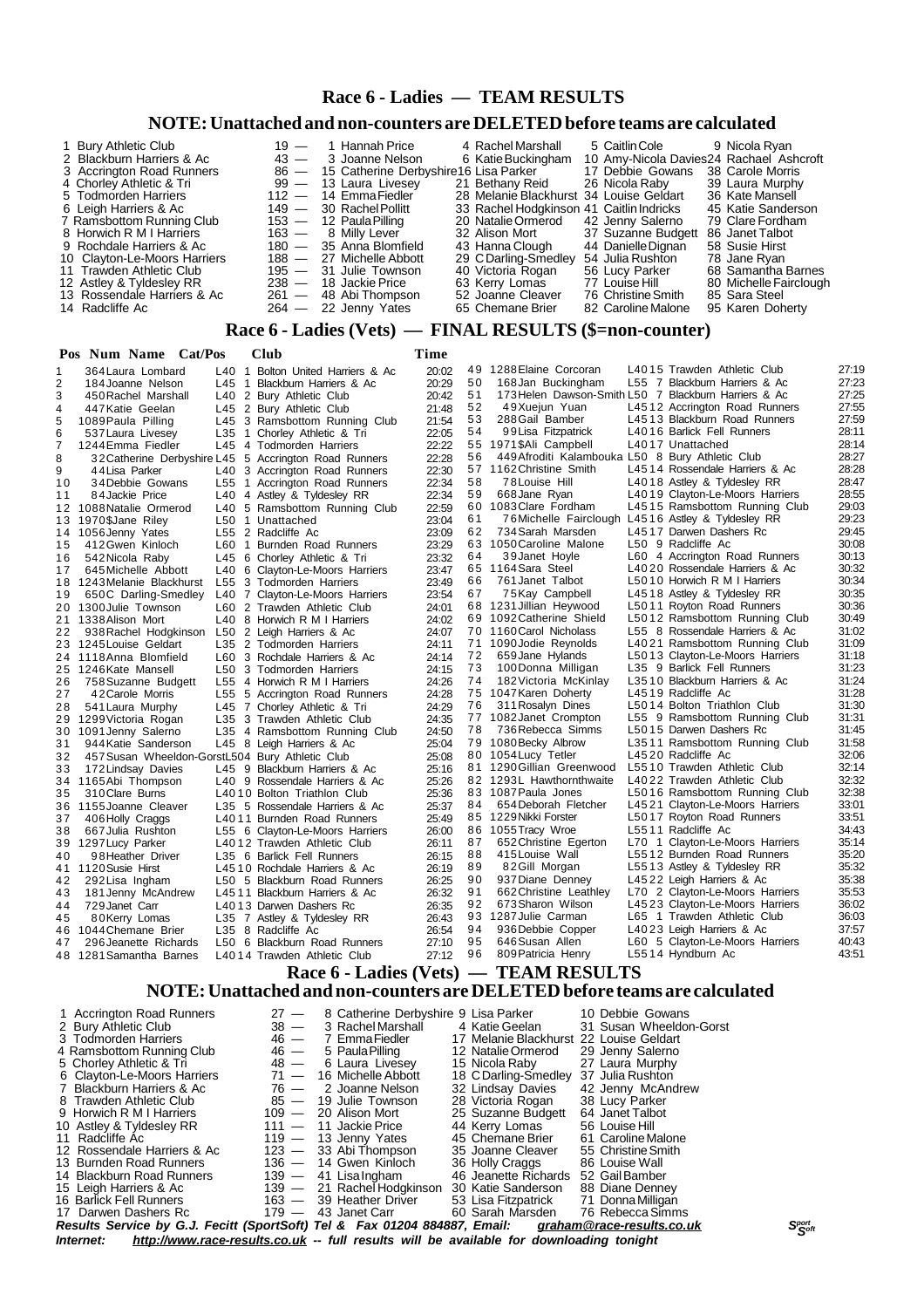## **Senior — FINAL RESULTS (\$=non-counter)**

|          | Pos Num Name Cat/Pos                                |         | Club                                                           | Time           |          |                                               |                                                           |                |
|----------|-----------------------------------------------------|---------|----------------------------------------------------------------|----------------|----------|-----------------------------------------------|-----------------------------------------------------------|----------------|
| 1        | 130 Lawrence Fairclough                             |         | Blackburn Harriers & Ac                                        | 33:06          | 73       | 927 David Pollitt                             | V55 8 Leigh Harriers & Ac                                 | 42:48          |
| 2        | 122 Joe Bridge                                      |         | Blackburn Harriers & Ac                                        | 34:06          | 74       | 150 Gary Pearse                               | V55 9 Blackburn Harriers & Ac                             | 43:11          |
| 3        | 1324 Gary Shaw                                      | $V45$ 1 | Burnley Ac                                                     | 34:08          | 75       | 58 Neil Hughes                                | V45 9 Astley & Tyldesley RR                               | 43:37          |
| 4        | 119 Thomas Blaney                                   |         | Blackburn Harriers & Ac                                        | 34:12          | 76       | 5 Joe Curran                                  | V5510 Accrington Road Runners                             | 43:44          |
| 5        | 1144 Matthew Harris                                 |         | Rossendale Harriers & Ac                                       | 34:32          | 77       | 426 Peter Barrow                              | Bury Athletic Club                                        | 43:47          |
| 6        | 433 Jack Griffiths                                  |         | <b>Bury Athletic Club</b>                                      | 34:49          |          | 78 1518 Sean Spillane                         | V4510 Leigh Harriers & Ac                                 | 43:48          |
| 7        | 1208 Benjamin Kirkman                               | U20 1   | Rossendale Harriers & Ac                                       | 35:08          | 79       | 417 John Linaker                              | V50 9 Burnley Ac                                          | 43:49          |
| 8        | 1136 Jonathan Cleaver                               |         | V40 1 Rossendale Harriers & Ac                                 | 35:21          | 80       | 127 John Cookson                              | V4511 Blackburn Harriers & Ac                             | 43:50          |
| 9        | 436 Luke Harreld                                    |         | Bury Athletic Club                                             | 35:25          |          | 81 1073 Simon Jones                           | Ramsbottom Running Club                                   | 43:50          |
| 10       | 626 Daniel Fleming                                  |         | Clayton-Le-Moors Harriers                                      | 35:28          | 82       | 350 Richard Scaife                            | V4512 Bolton United Harriers & Ac                         | 43:54          |
| 11       | 147 Mat Nuttall                                     | V50 1   | Blackburn Harriers & Ac                                        | 35:46          |          | 83 1342 William Thomas                        | V60 5 Burnden Road Runners                                | 43:56          |
| 12       | 261 Sam Hodkinson                                   |         | U20 2 Blackburn Harriers & Ac                                  | 35:53          | 84<br>85 | 62 Brendan Loughrey                           | V5511 Astley & Tyldesley RR                               | 44:13<br>44:18 |
|          | 13 1977\$J Scott-Buccleuch                          |         | V40 2 Stockport Harriers & Ac                                  | 36:02          | 86       | 15Joe Lambert<br>743 Anthony Campbell         | Accrington Road Runners<br>Horwich R M I Harriers         | 44:22          |
| 14       | 923 Scott Hughes                                    |         | V40 3 Leigh Harriers & Ac                                      | 36:10          | 87       | 53 Mike Carter                                | V60 6 Astley & Tyldesley RR                               | 44:28          |
| 15       | 121 Ryan Bradshaw<br>16 1988 \$Christopher McCarthy |         | Blackburn Harriers & Ac<br>Blackpool Wyre & Fylde Ac           | 36:40<br>37:06 |          | 88 1341 Andrew Smith                          | V5010 Darwen Dashers Rc                                   | 44:35          |
|          | 17 1262 Martin Greenwood                            |         | Trawden Athletic Club                                          | 37:08          |          | 89 1973\$Sean Fletcher                        | Unattached                                                | 44:41          |
| 18       | 115 David Almond                                    | $V55$ 1 | Blackburn Harriers & Ac                                        | 37:12          |          | 90 1032 Neil Greenhalgh                       | Radcliffe Ac                                              | 44:54          |
| 19       | 52Tim Campbell                                      |         | V45 2 Astley & Tyldesley RR                                    | 37:21          | 91       | 536 Philip Watson                             | V4513 Chorley Athletic & Tri                              | 45:00          |
| 20       | 17 James McLeod                                     |         | Accrington Road Runners                                        | 37:32          |          | 92 1116 Nick Walsh                            | V5011 Rochdale Harriers & Ac                              | 45:01          |
|          | 21 1991\$Andrew Harling                             |         | V40 4 Wesham Road Runners & Ac                                 | 37:34          | 93       | 434 Anthony Hallahan                          | V4013 Bury Athletic Club                                  | 45:08          |
|          | 22 1976\$Daniel Schofield                           |         | Warrington A C                                                 | 37:42          | 94       | 642 Stevan Tonks                              | V4014 Clayton-Le-Moors Harriers                           | 45:30          |
| 23       | 442 lan Warrington                                  |         | Bury Athletic Club                                             | 37:53          | 95       | 160 Mark Wilkin                               | V5512 Blackburn Harriers & Ac                             | 45:38          |
| 24       | 931 Alexander Urmston                               |         | Leigh Harriers & Ac                                            | 37:58          | 96       | 135 Allan Hartley                             | V4514 Blackburn Harriers & Ac                             | 45:44          |
| 25       | 396 Paul Duke                                       |         | V45 3 Burnden Road Runners                                     | 37:58          | 97       | 275 John Dey                                  | V4515 Blackburn Road Runners                              | 46:05          |
| 26       | 7 Glen Goodwin                                      |         | V55 2 Accrington Road Runners                                  | 38:01          | 98       | 749Dominic McKenna                            | V4516 Horwich R M I Harriers                              | 46:12          |
|          | 27 1981\$Tim Shanker                                |         | V50 2 Manchester Ymca Harriers                                 | 38:04          | 99       | 404Tony Wall                                  | V60 7 Burnden Road Runners                                | 46:21          |
| 28       | 437 Paul Johnston                                   |         | V40 5 Bury Athletic Club                                       | 38:08          |          | 100 280 Dan Hill                              | V4015 Blackburn Road Runners                              | 46:24          |
| 29       | 1983\$Matt Gittins                                  |         | Didsbury Runners                                               | 38:31          |          | 1011149 Robert Quinn                          | Rossendale Harriers & Ac                                  | 46:34          |
|          | 30 1984\$Steven Townley                             |         | Didsbury Runners                                               | 38:36          |          | 102 333 Mark Garner                           | V4517 Bolton United Harriers & Ac                         | 46:40          |
|          | 31 1151 Nick Schofield                              |         | V55 3 Rossendale Harriers & Ac                                 | 38:38          |          | 103 529 Adrian Pilkington                     | V5012 Chorley Athletic & Tri                              | 46:44          |
| 32       | 527 Stuart Hemmings                                 |         | V50 3 Chorley Athletic & Tri                                   | 38:48          |          | 104 153 Paul Smith                            | V5013 Blackburn Harriers & Ac                             | 46:50          |
|          | 33 1268 Matthew Little                              |         | V45 4 Trawden Athletic Club                                    | 39:07          |          | 1051030 Steven Fawcett                        | V4016 Radcliffe Ac                                        | 46:52          |
| 34       | 999 Joel Denton                                     |         | U20 3 Leigh Harriers & Ac                                      | 39:10          |          | 106 394 Adam Austin                           | Burnden Road Runners                                      | 46:55          |
| 35       | 279 Joe Gleave                                      |         | <b>Blackburn Road Runners</b>                                  | 39:11          |          | 107 623 Craig Eccles                          | V4518 Clayton-Le-Moors Harriers                           | 46:59          |
| 36       | 352 Robert Short                                    |         | Bolton United Harriers & Ac                                    | 39:20          |          | 108 1041 John Wrigley                         | Radcliffe Ac                                              | 47:17          |
| 37       | 930 Dave Smith                                      |         | V40 6 Leigh Harriers & Ac                                      | 39:44          |          | 1091253 Jeremy Bradshaw                       | V5014 Trawden Athletic Club                               | 47:25          |
| 38       | 144 Daniel Maynard                                  |         | Blackburn Harriers & Ac                                        | 39:54          |          | 1101075 Andrew Patterson                      | Ramsbottom Running Club                                   | 47:41          |
| 39       | 335 Joe Grisdale                                    |         | Bolton United Harriers & Ac                                    | 40:03          |          | 1111034 Peter Hunter                          | Radcliffe Ac<br>V4519 Blackburn Harriers & Ac             | 47:57<br>48:03 |
| 40       | 21 Andrew Orr                                       |         | V50 4 Accrington Road Runners                                  | 40:10<br>40:14 |          | 112 154 Danny Teare<br>1131235 Paul Brannigan | V5513 Todmorden Harriers                                  | 48:05          |
| 41<br>42 | 328 Jordan Brophy                                   |         | Bolton United Harriers & Ac<br>V45 5 Chorley Athletic & Tri    | 40:23          |          | 114 920 Brian Copper                          | V4520 Leigh Harriers & Ac                                 | 48:11          |
| 43       | 519 lan Leigh<br>722 Gareth Taylor                  |         | Darwen Dashers Rc                                              | 40:30          |          | 115 613 Martin Brady                          | V5514 Clayton-Le-Moors Harriers                           | 48:19          |
| 44       | 925 Kal Jhugroo                                     |         | Leigh Harriers & Ac                                            | 40:31          | 116      | 12 Martin Kerry                               | V60 8 Accrington Road Runners                             | 48:38          |
| 45       | 1037 Craig Norman                                   |         | V40 7 Radcliffe Ac                                             | 40:51          |          | 1171215 Mark Heaney                           | V60 9 Royton Road Runners                                 | 48:52          |
| 46       | 400 Steve Nolan                                     |         | V60 1 Burnden Road Runners                                     | 40.54          | 118      | 25 Stuart Tattersall                          | V5015 Accrington Road Runners                             | 49:01          |
|          | 47 1241 Robin Tuddinham                             |         | V50 5 Todmorden Harriers                                       | 41:00          | 119      | 18Liam Moden                                  | V5515 Accrington Road Runners                             | 49:34          |
| 48       | 308 Robert Pilling                                  |         | V45 6 Bolton Triathlon Club                                    | 41:02          |          | 1201102Matthew Cox                            | V6010 Rochdale Harriers & Ac                              | 49:58          |
| 49       | 397 Pete Hopley                                     |         | V50 6 Burnden Road Runners                                     | 41:12          |          | 1211340 lan Swan                              | Radcliffe Ac                                              | 49:59          |
| 50       | 334 Thomas Gore                                     |         | Bolton United Harriers & Ac                                    | 41:13          |          | 122 929 Gary Sanderson                        | V4521 Leigh Harriers & Ac                                 | 50:45          |
| 51       | 125 John Chaplin                                    |         | V65 1 Blackburn Harriers & Ac                                  | 41:14          |          | 1231972\$Sudhanshu Sharma                     | Unattached                                                | 50:49          |
|          | 52 1992 SBrian Hickey                               |         | V55 4 Unattached                                               | 41:16          | 124      | 22 Andrew Robinson                            | V4522 Accrington Road Runners                             | 50:49          |
| 53       | 29 Joshua Woodstock                                 |         | V40 8 Accrington Road Runners                                  | 41:30          |          | 125 752 Lawrence Pinnell                      | V5016 Horwich R M I Harriers                              | 51:17          |
| 54       | 343 Joshua Lee                                      |         | Bolton United Harriers & Ac                                    | 41:43          |          | 126 1218 Jason Keast                          | V5017 Royton Road Runners                                 | 51:29          |
| 55       | 924 John Indricks                                   |         | V45 7 Leigh Harriers & Ac                                      | 41:45          |          | 127 616 Peter Browning                        | V6011 Clayton-Le-Moors Harriers                           | 51:44          |
| 56       | 1979\$Colin Shuttleworth V60 2 Preston Harriers     |         |                                                                | 41:46          | 128      | 90Tony Duffy                                  | V5018 Barlick Fell Runners                                | 52:12          |
| 57       | 525 Dylan Grindley                                  |         | Chorley Athletic & Tri                                         | 41:51          |          | 129 1026 David Bartlett                       | V4017 Radcliffe Ac                                        | 52:31          |
|          | 58 1272 Paul Needham                                |         | V50 7 Trawden Athletic Club                                    | 41:52          | 130      | 24 Mark Strutz                                | V4523 Accrington Road Runners                             | 52:40          |
|          | 59 1326 Paul Wareing                                |         | V55 5 Chorley Athletic & Tri                                   | 41:52          |          | 131 1256 John Carman                          | V65 2 Trawden Athletic Club                               | 52:43          |
| 60       | 1147 Mervyn Keys                                    |         | V60 3 Rossendale Harriers & Ac                                 | 41:56          |          | 132 716 Allan Harle                           | V4524 Darwen Dashers Rc                                   | 52:45          |
| 61       | 427 Giles Bennett                                   |         | V55 6 Bury Athletic Club                                       | 42:03          |          | 133 405 Andrew Warburton                      | V6012 Burnden Road Runners                                | 53:01          |
| 62       | 304 Lee Gerrard                                     |         | V40 9 Bolton Triathlon Club                                    | 42:08          | 134      | 63Ian Newcombe                                | V6013 Astley & Tyldesley RR                               | 53:05          |
| 63       | 1343 Kevin Newall                                   |         | V45 8 Horwich R M I Harriers                                   | 42:13          |          | 1351008 Paul Ridding                          | V4018 Pendle Athletic Club                                | 53:17          |
| 64       | 398 Mark Jackson                                    |         | V4010 Burnden Road Runners                                     | 42:22          |          | 136 1273 Paul Roberts                         | V4525 Trawden Athletic Club                               | 53:18          |
| 65       | 718 Richard Marsden                                 |         | Darwen Dashers Rc                                              | 42:24          |          | 1371211 Adam Bolton<br>138 755 Gordon Stone   | V4019 Royton Road Runners<br>V65 3 Horwich R M I Harriers | 54:26<br>55:18 |
| 66       | 919 Martin Conroy                                   |         | V50 8 Leigh Harriers & Ac                                      | 42:24          |          | 1391261 David Greenwood                       | V5516 Trawden Athletic Club                               | 58:04          |
| 67       | 998 Benjamin Ayres<br>634 Kirk Lusty                |         | U20 4 Leigh Harriers & Ac                                      | 42:26<br>42:26 | 140      | 50David Bennett                               | V70 1 Astley & Tyldesley RR                               | 58:30          |
| 68<br>69 | 1264 Stuart Hayton                                  |         | V4011 Clayton-Le-Moors Harriers<br>V55 7 Trawden Athletic Club | 42:30          | 141      | 748 Stephen Jackson                           | V65 4 Horwich R M I Harriers                              | 58:52          |
| 70       | 746 Douglas Fleming                                 |         | V60 4 Horwich R M I Harriers                                   | 42:37          |          | 142 530 Carl Prince                           | V5019 Chorley Athletic & Tri                              | 1:01:10        |
| 71       | 1007 Pete Baistow                                   |         | V4012 Pendle Athletic Club                                     | 42:39          |          | 143 711 Chris Cash                            | V6014 Darwen Dashers Rc                                   | 1:07:22        |
| 72       | 517 Jacob Allen                                     |         | U20 5 Bury Athletic Club                                       | 42:47          |          | 144 1269 Mark Lord                            | V4526 Trawden Athletic Club                               | 1:16:49        |
|          |                                                     |         |                                                                |                |          |                                               |                                                           |                |

#### **Senior - Under 20 — FINAL RESULTS (\$=non-counter)**

|   | Pos Num Name Cat/Pos | <b>Club</b>                                          | Time  |                    |                           |       |
|---|----------------------|------------------------------------------------------|-------|--------------------|---------------------------|-------|
|   |                      | 1208 Benjamin Kirkman U20 1 Rossendale Harriers & Ac | 35:08 | 998 Benjamin Ayres | U20 4 Leigh Harriers & Ac | 42:26 |
|   | 261 Sam Hodkinson    | U20 2 Blackburn Harriers & Ac                        | 35.53 | 517 Jacob Allen    | U20 5 Bury Athletic Club  | 42:47 |
| 3 | 999Joel Denton       | U20 3 Leigh Harriers & Ac                            | 39:10 |                    |                           |       |

#### **No complete teams**